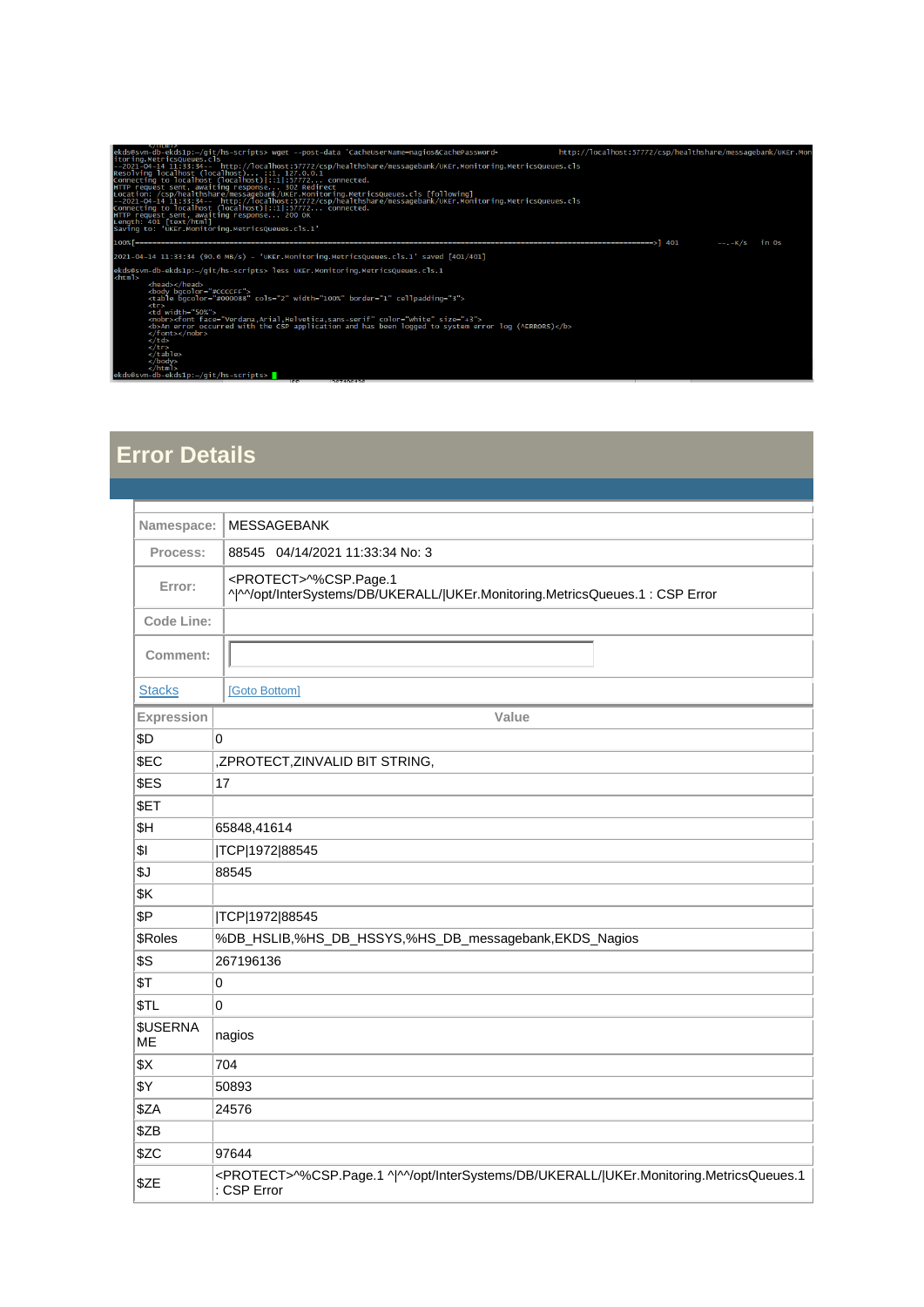| \$ZJ                  | 2                                                                                                         |
|-----------------------|-----------------------------------------------------------------------------------------------------------|
| \$ZM                  | SCAWDBY\Latin1\K\UTF8\                                                                                    |
| \$ZP                  | 15241                                                                                                     |
| \$ZR                  | ^oddDEF("%Library.RegisteredObject","a","%%OID",58)                                                       |
| \$ZS                  | 262144                                                                                                    |
| \$ZT                  | ETNERRB^%ETN                                                                                              |
| \$ZTS                 | 65848,34414.190684                                                                                        |
| \$ZU(5)               | <b>MESSAGEBANK</b>                                                                                        |
| \$ZU(12)              | /opt/InterSystems/MBHS/mgr/                                                                               |
| \$ZU(18)              | 0                                                                                                         |
| \$ZU(20)              | <b>MESSAGEBANK</b>                                                                                        |
| \$ZU(23,1)            | 5                                                                                                         |
| \$ZU(34)              | 0                                                                                                         |
| \$ZU(39)              | MESSAGEBANK                                                                                               |
| \$ZU(55)              | 0                                                                                                         |
| \$ZU(56,0)            | \$ld:<br>//adhocs/2018.1.3.414.0/UNIVERSITAETSKLINIKUM_ERLANGEN_001/kernel/common/src/ebool.c#<br>1 \$ 11 |
| \$ZU(56,1)            | 13436                                                                                                     |
| \$ZU(61)              | 39                                                                                                        |
| \$ZU(<br>61,30, n)    | 109903911                                                                                                 |
| \$ZU(<br>67, 10, \$J) | 27                                                                                                        |
| \$ZU(<br>67, 11, \$J) | <b>CSP Gateway</b>                                                                                        |
| \$ZU(<br>67, 12, \$J) | localhost                                                                                                 |
| \$ZU(<br>67, 13, \$J) | CSPap.so                                                                                                  |
| \$ZU(<br>67, 14, \$J) | jWOY1Cud9E                                                                                                |
| \$ZU(<br>67, 15, \$J) | ::1                                                                                                       |
| \$ZU(<br>67, 4, \$J)  | 0^0^0                                                                                                     |
| \$ZU(<br>67, 5, \$J)  | %STACK                                                                                                    |
| \$ZU(<br>67, 6, \$J)  | MESSAGEBANK                                                                                               |
| \$ZU(<br>$67,7,\$J)$  | TCP 1972 88545                                                                                            |
| \$ZU(<br>67, 8, \$J)  | 548931240                                                                                                 |
| \$ZU(<br>$67,9,\$J)$  | 59214348                                                                                                  |
| \$ZU(68,1)            | 0                                                                                                         |
| $$ZU(68,21)$ 0        |                                                                                                           |
| $$ZU(68,25)$ 0        |                                                                                                           |
| $$ZU(68,27)$ 1        |                                                                                                           |
| $$ZU(68,32)$ 0        |                                                                                                           |
| $$ZU(68,34)$ 1        |                                                                                                           |
| $$ZU(68,36)$ 0        |                                                                                                           |
| $$ZU(68,40)$ 0        |                                                                                                           |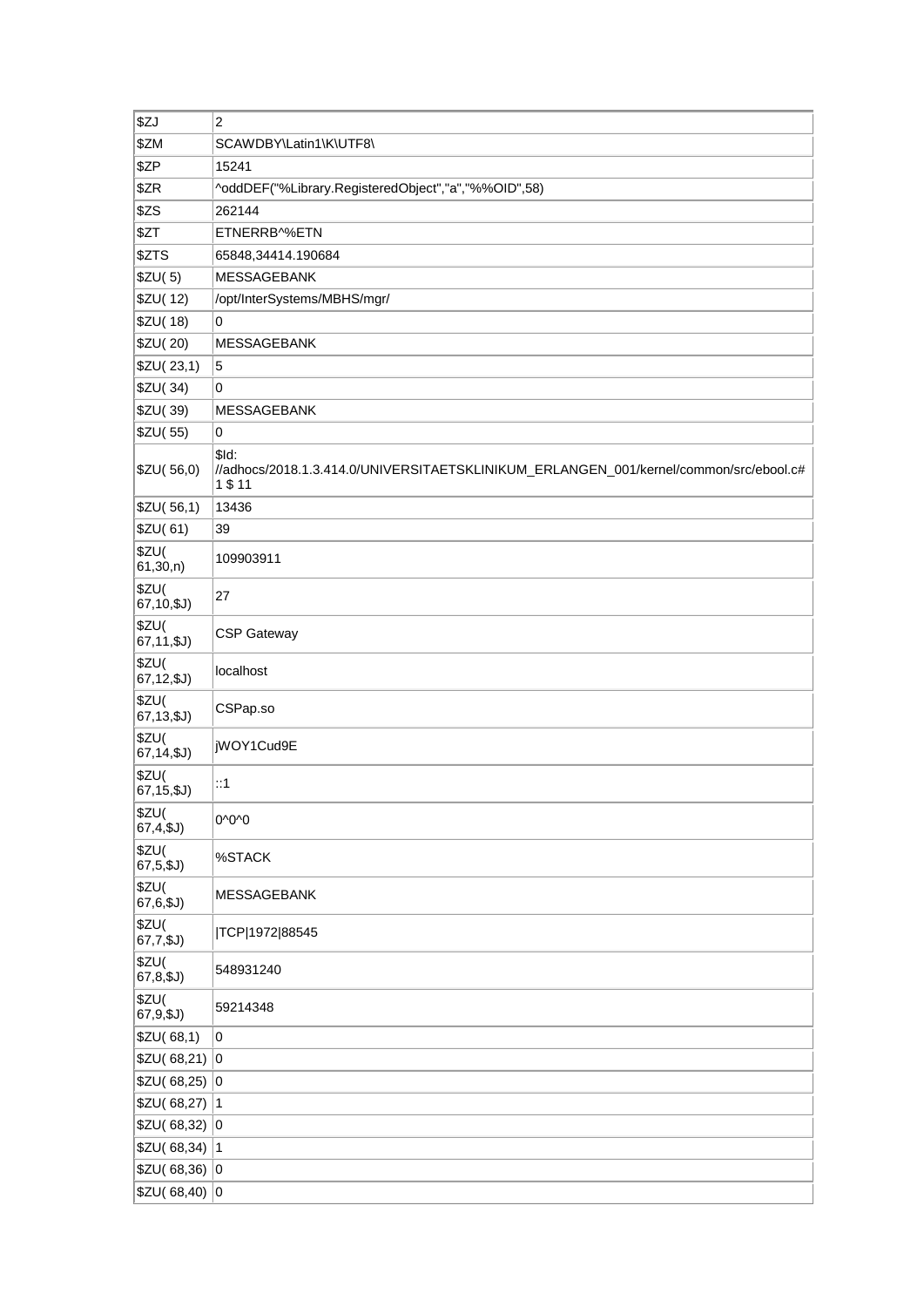|               | $$ZU(68,41)$ 1 |                                                                                                                        |  |
|---------------|----------------|------------------------------------------------------------------------------------------------------------------------|--|
|               | \$ZU(68,43)    | 0                                                                                                                      |  |
|               | \$ZU(68,5)     | 1                                                                                                                      |  |
|               | \$ZU(68,6)     | 0                                                                                                                      |  |
|               | \$ZU(68,7)     | 0                                                                                                                      |  |
|               | \$ZU(131,0)    | SVM-DB-EKDS1P                                                                                                          |  |
|               | \$ZU(131,1)    | svm-db-ekds1p:MBHS                                                                                                     |  |
| \$ZV          |                | Cache for UNIX (SUSE Linux Enterprise Server for x86-64) 2018.1.3 (Build 414_0_19402U) Mon Nov<br>18 2019 22:54:54 EST |  |
| Error         |                | <protect></protect>                                                                                                    |  |
| Lev           |                | 37                                                                                                                     |  |
| Line          |                |                                                                                                                        |  |
| Routine       |                | ^%CSP.Page.1                                                                                                           |  |
| $\mathbf \Xi$ |                | <b>Stacks</b>                                                                                                          |  |
| $\mathbf \Xi$ | 1 SIGN ON      |                                                                                                                        |  |
|               | 2 <sub>D</sub> |                                                                                                                        |  |
| $\boxplus$    |                | $ 3$ PARAMETER $?$ ,?                                                                                                  |  |
|               |                | 4 ERROR TRAP S \$ZTRAP="+203^%SYS.SERVER"                                                                              |  |
|               |                | 5 DO SuperServer+55^%SYS.SERVER                                                                                        |  |
| ⊞             |                | 6 PARAMETER ?                                                                                                          |  |
| ⊞             |                | 7 NEW NEW %SYSLOG,%request                                                                                             |  |
| 田             |                | 8 NEW NEW %response,%session                                                                                           |  |
|               |                | 9 DO css+43^%SYS.cspServer2                                                                                            |  |
| $\mathbf \Xi$ |                | 10 PARAMETER ?                                                                                                         |  |
|               |                | 11 DO zProcessRequest+1^%CSP.Request.1                                                                                 |  |
| ⊞             |                | 12 PARAMETER ?                                                                                                         |  |
| ⊞             |                | 13 NEW NEW %SYSLOG                                                                                                     |  |
|               |                | 14 ERROR TRAP S \$ZTRAP="+117^%SYS.cspServer2"                                                                         |  |
|               |                | 15 DO Request+25^%SYS.cspServer2                                                                                       |  |
|               |                | 16 DO Request+651^%SYS.cspServer2                                                                                      |  |
| ⊞             |                | 17 PARAMETER .?,?,?                                                                                                    |  |
|               |                | 18 DO zProcessRequest+1^%CSP.Session.1                                                                                 |  |
| Œ             |                | 19 PARAMETER . ? , ? , ?                                                                                               |  |
| ш             |                | 20 NEW NEW %request,%response,%session,%cspdebug,%cspsoapservice,%SYSLOG                                               |  |
|               |                | 21 NEW \$ NEW \$ETRAP                                                                                                  |  |
|               |                | 22 ERROR TRAP S \$ZTRAP="+1038^%SYS.cspServer"                                                                         |  |
|               |                | 23 DO CSPDispatch+282^%SYS.cspServer                                                                                   |  |
|               |                | 24 NEW \$ NEW \$ROLES                                                                                                  |  |
|               |                | 25 \$\$EXTFUNC CSPDispatch+473^%SYS.cspServer                                                                          |  |
| Œ             |                | 26 PARAMETER ?                                                                                                         |  |
| ⊞             |                | 27 NEW NEW %CSPsc                                                                                                      |  |
|               |                | 28 \$\$EXTFUNC zPage+8^%CSP.ErrorLog.1                                                                                 |  |
|               |                | 29 PARAMETER                                                                                                           |  |
|               |                | 30 NEW \$ NEW \$ETRAP                                                                                                  |  |
|               |                | 31 DO zOnPage+2^%CSP.ErrorLog.1                                                                                        |  |
|               |                | 32 DO zLogError+7^%CSP.ErrorLog.1                                                                                      |  |
| Œ             |                | 33 PARAMETER %00000                                                                                                    |  |